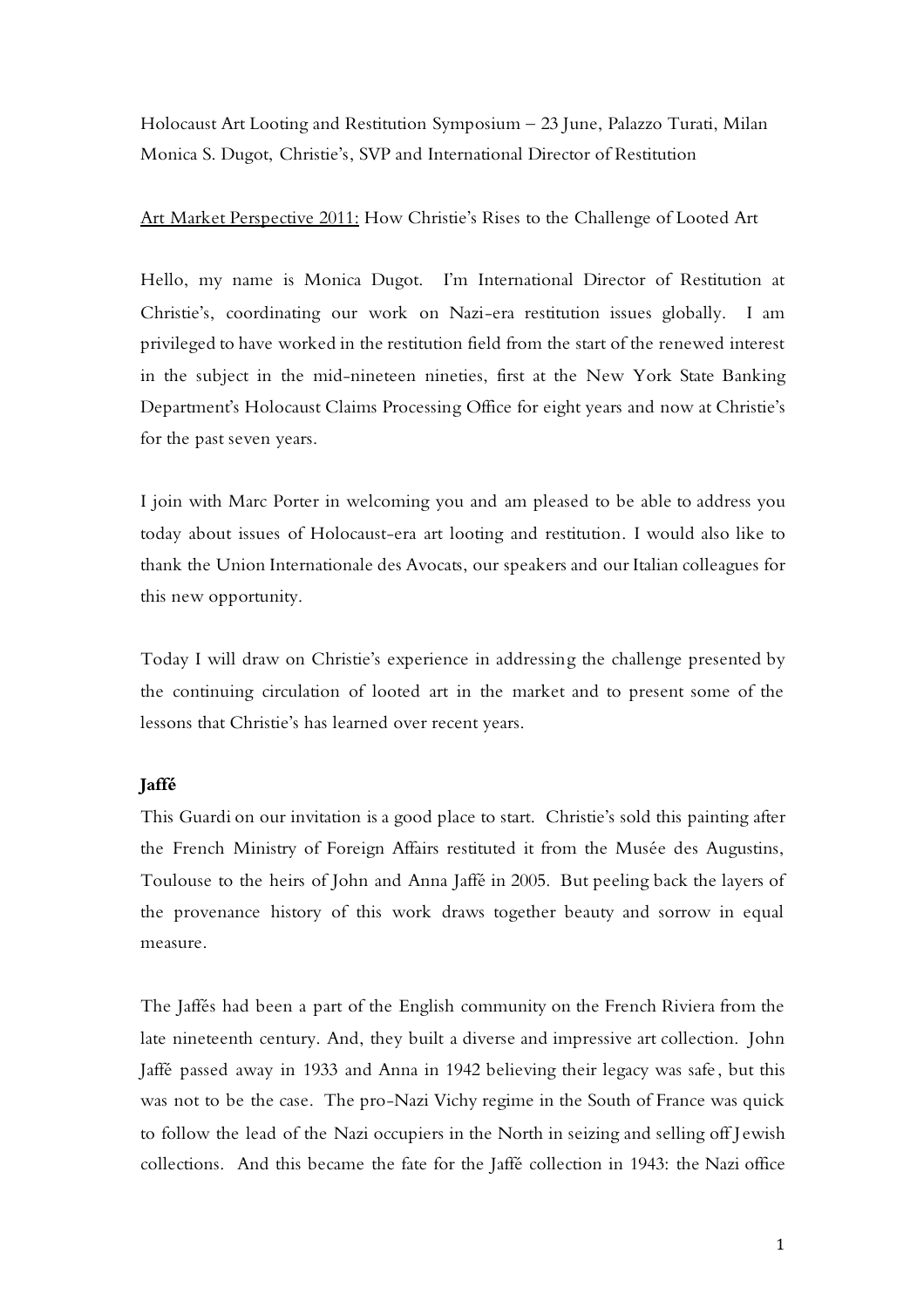of 'Jewish affairs' decreed that the collection must be sold and the proceeds from this forced sale were certainly never received by Anna's three nephews.

[S] And here we see the Guardi again, in quite a different context. Innocuous enough in appearance, this slide, in fact, shows one of the albums presented to Adolf Hitler himself of paintings that his henchmen had acquired for his grandiose project, the planned Linz museum. [S] Other works from the Jaffé collection met a similar end. These two Teniers, from the Jaffé collection, were also acquired by the Nazis. The third went to private hands.

At the end of the war, the Western Allies recovered the Guardi and one of the Teniers and returned them to France, where they entered French museum collections, the Guardi in Toulouse and the Teniers at the Louvre. It was not for another sixty years that the Jaffé family managed to overturn the 1943 sale and recover these two works from the French museums.

Christie's 2005 sale of the painting on behalf of the Jaffe heirs, however, was not the end of the story. One of the Jaffé heirs, Alain Monteagle, approached us with the second Teniers also in mind. Christie's had sold it, provenance unknown, in 1996. We were therefore able to establish the location of the work, and with the goodwill of all involved, we recovered it for the Jaffe heirs.

# **Context: Restitution & the art market**

To put our work into context, let me provide some additional background.

[S] The pernicious and widespread looting of cultural and personal property during the years of the Nazi-era and Second World War is unmatched in history. Nazi ideology and policy sought not only to eradicate Jewish culture and the presence of Jews in Germany, Axis and occupied countries. To remove the influence of Jews and others on German culture, the Reich also acted to dispossess enemies of the state and to purge its museums and institutions of 'degenerate' art Nazi officials believed would undermine the moral fibre of Germany. Jews were not the only victims. National and regional museums in occupied countries were overrun and looted. Monuments and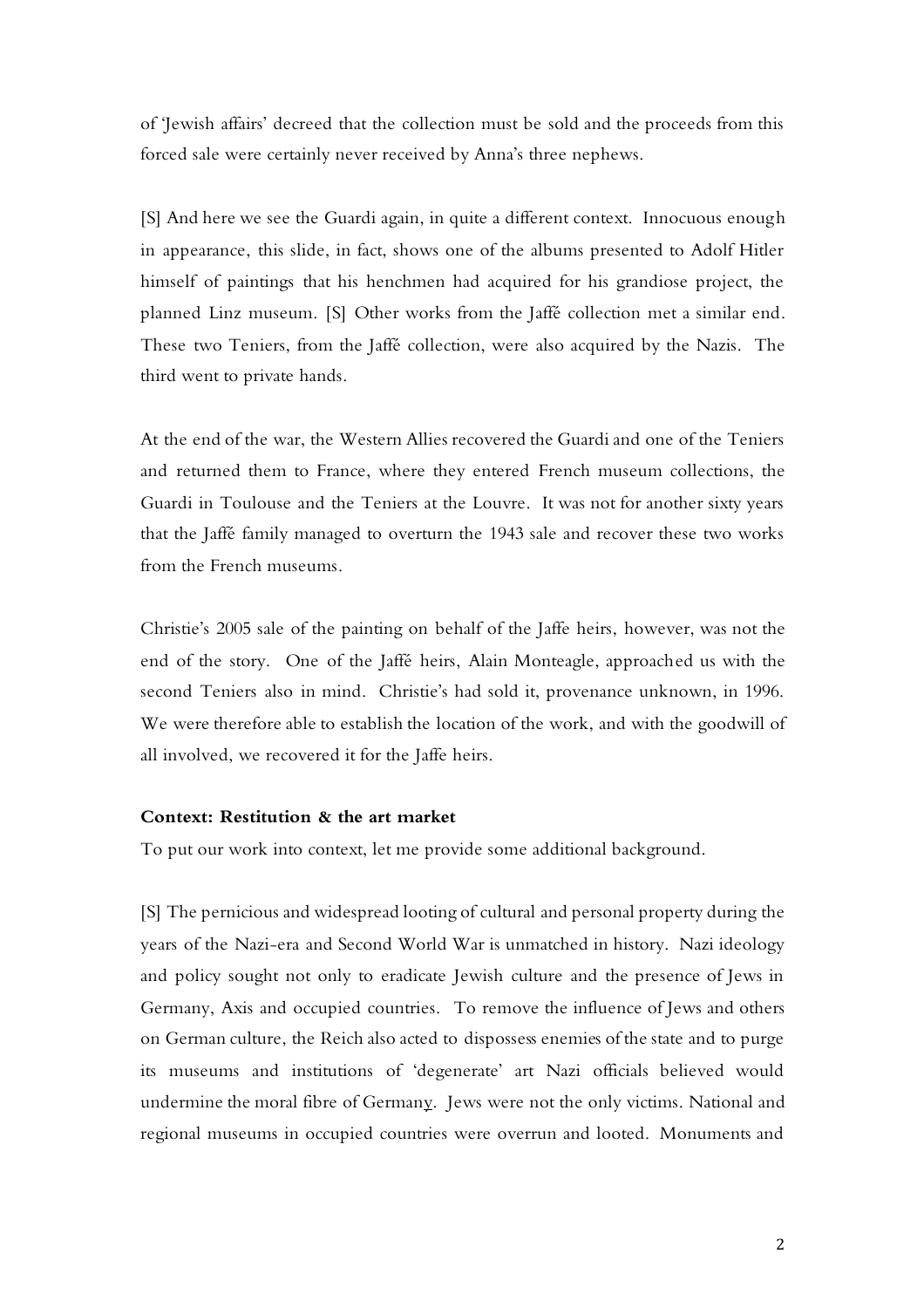places of historical interest were destroyed or damaged. The Red Army, too, seized trophy art. Soldiers and civilians on all sides also stole or pocketed 'souvenirs'.

[S] Italy too suffered immense cultural losses during the war, both before and after 1943. Not only in the destruction of churches and synagogues, monuments and works of art but through the Nazi command's greed. Nazi agents were buying works in Italy and these paintings were all acquired for the Linz museum. As you'll know, priceless paintings from the museum in Naples found their way from Monte Cassino to Hermann Göring's collection, Danae by Titian famously. Also, Boston's Museum of Fine Arts has just restituted a valuable embroidery  $-$  a wartime loss of undetermined cause – to the Museo Diocesano Tridentino in Trent, which is celebrating the return with an exhibition starting this coming weekend.

We know also of a number of private Italian collections looted. These losses appear in both the Allies reports immediately post-war and in subsequent publications. But there has been little published on losses from private Italian Jewish collections. We do know however of community losses. For example, the library of the Jewish Community in Rome confiscated by the ERR in 1943 and taken to Germany.

While the focus has lain more with the looting post-1943, there is a new interest in the earlier losses of the Italian Jewish collectors. Jews in Italy suffered significant persecution from as early as 1938, when anti-Semitic laws, expulsion and confiscation orders were enforced. As Dr. Ilaria Pavan has written about and will touch on in her presentation, a raft of 'aryanisation' measures was instigated, leading to the loss of businesses and property by Italian Jews. And surely this dispossession must extend to art too.

## **Christie's**

At Christie's, we accept the responsibility to not knowingly sell looted or stolen art or cultural objects and to take positive steps to help ensure that looted or stolen works do not pass through our hands. Christie's approach has included publishing guidelines on dealing with looted art issues and claims when they arise, hosting panel discussions and talking about this issue and our efforts, just as I am doing today.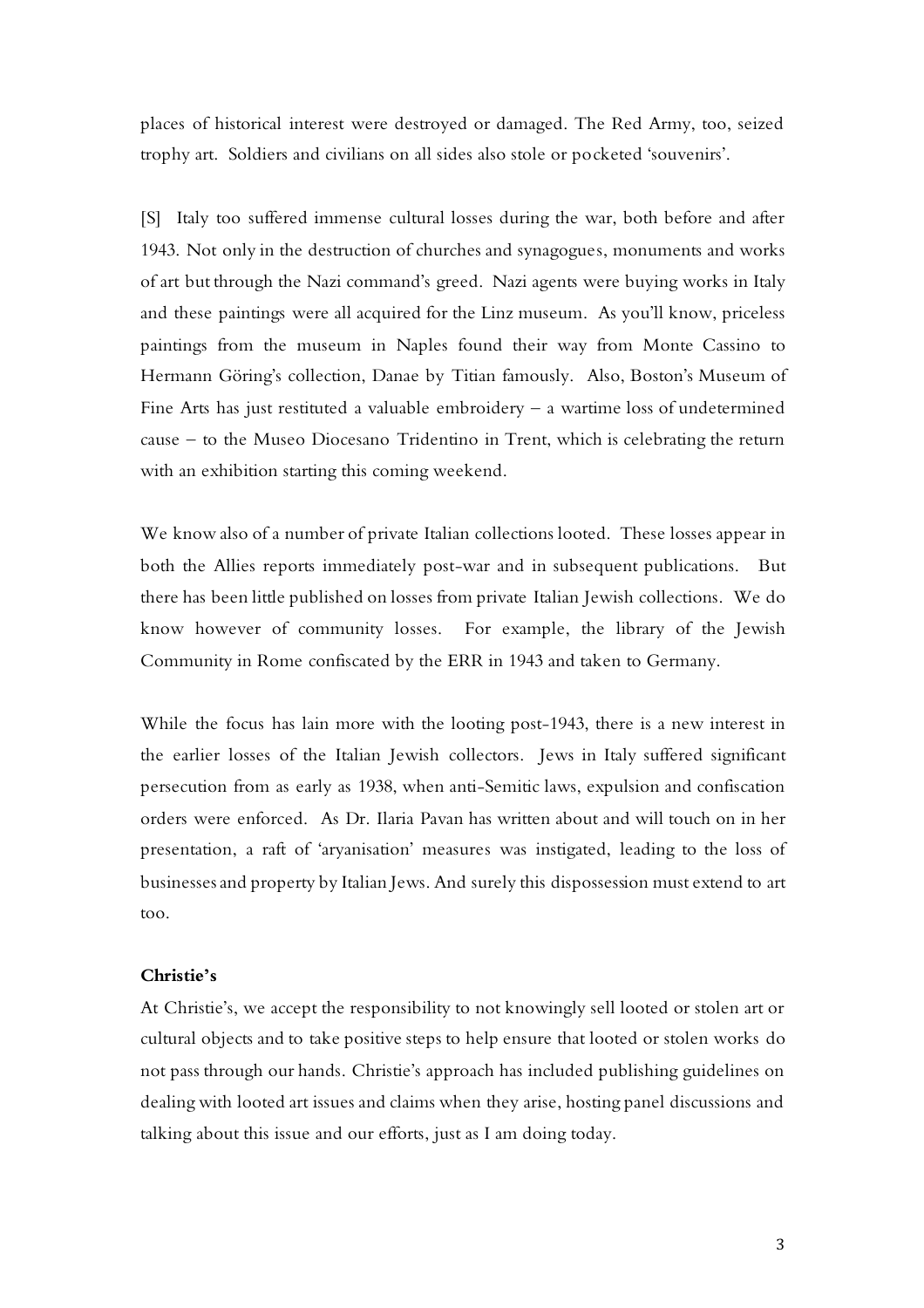In our approach, Christie's strives to work within the intent of the 1998 Washington Principles and the more recent Terezin Declaration, through our research, our transparency and our engagement in dispute resolution, and also as an active stakeholder in this field.

There is no regulatory body that directly oversees our work in the restitution area, but independently we take our responsibility towards our clients, claimants and collectors incredibly seriously. Yes, there certainly is a level of self-protection in this work. Christie's reputation and commercial success are one and the same. Clear and untainted provenance is at a premium in our salerooms. Increasingly, we are being asked to demonstrate our due diligence to sellers, buyers and interested parties increasingly attuned to issues concerning title and spoliation. But moreover, in an art market that is often criticised for lack of transparency or accountability, we need to build and maintain trust and act with integrity.

## **Difficulties for Nazi-era restitution**

Restituting works of art to the original owners has gathered considerable support, momentum and success over the last decade, fifteen years. But it is not without considerable challenges, too, in identifying and tracing looted works of art.

First and foremost, historical research back over the decades is extremely difficult and time-consuming. This is especially the case when trying to untangle events during a time of war, occupation, turmoil and displacement.

Tracing artworks is especially challenging. Attributions change, particularly for Old Master works – some several times over the years, which makes them particularly hard to study. Works on paper are even worse. Art historical significance and fashions change – for example, Egon Schiele's work was often derided during his life and his patrons were few. But now even his sketches change hands frequently and for significant sums. Even authoritative catalogue raisonnés can be inaccurate on the subject of provenance. Sales records, even if they do exist, may be incomplete. Works of art may pass through many hands or down through families without all of the names associated with the work being included in the provenance. Ownership documentation is often sparse, understandably particularly for claimants.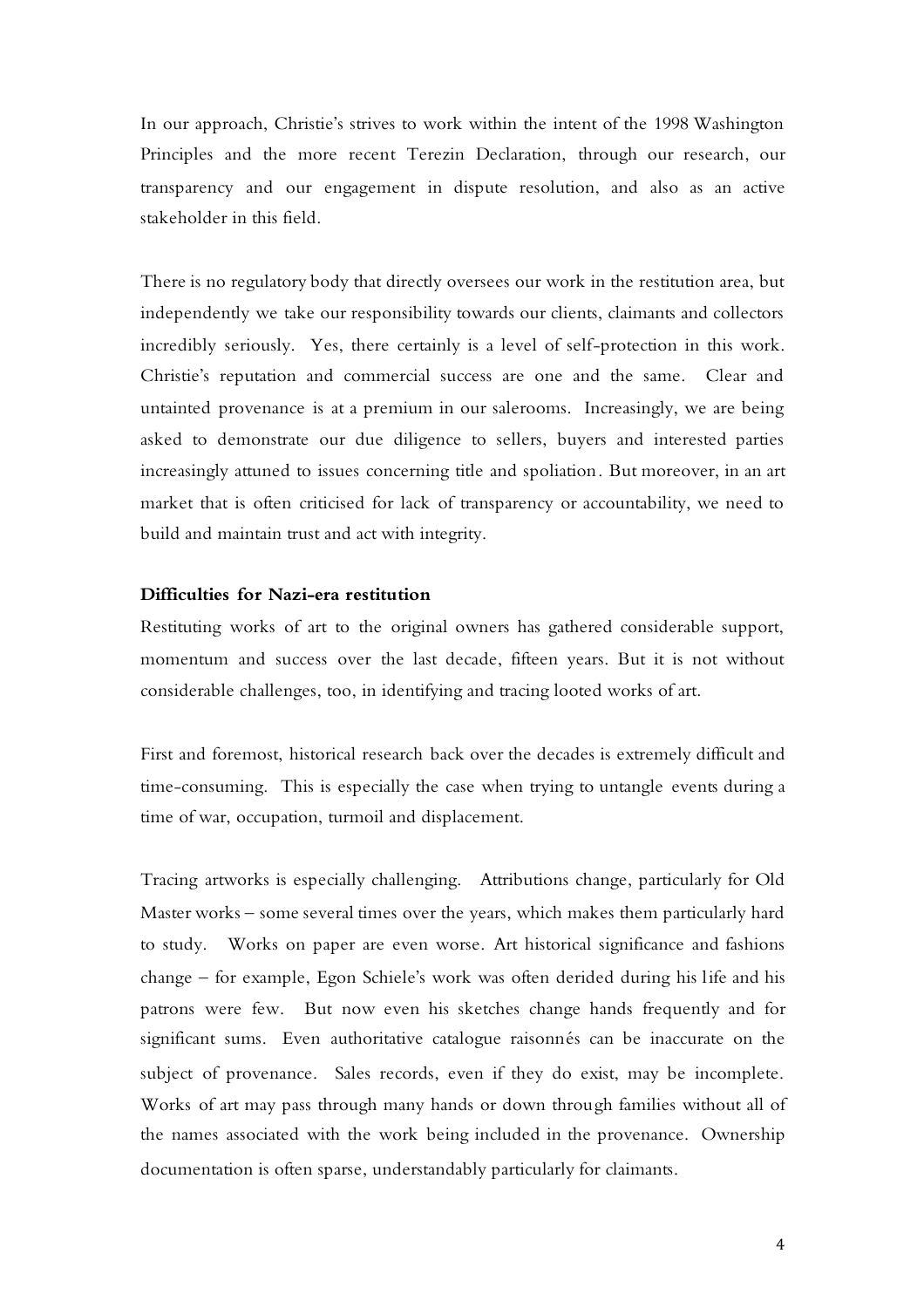Where difficulties and dilemmas arise in our claims resolution work, they tend to share common stumbling blocks. For example, when claims are vague or less than proven to a reasonable degree; when one party is not willing to engage but we are forced to retain a work pending resolution; or when there are unrealistic expectations about our ability to trace works sold many years ago.

Beyond that, there is no international, uniform or binding legislation for handling or arbitrating claims. Essentially, while respecting and working within laws on stolen works of art and international principles, we must set our own internal standards for handling restitution issues consistent with international guidelines.

#### **In practice**

[S] Central to our approach is the identification of any problematic provenance in the works consigned to us for sale. We do this by scrutinizing the known provenance of almost every lot to raise 'red flags' if there is a problem. This approach means we are looking for sensitive names or gaps in provenance, for markings and stamps that might suggest a problem.

We do this sort of work by checking against specialized sources of information and databases on looted art. Such resources have become increasingly comprehensive and available and our research has often been successful as technology, availability of material and growing interest in the topic has helped us to identify looted art.

However, there is still much more to uncover and to coordinate. New archives and databases are often independent initiatives that make more information accessible or make information more easily accessible yet, at the same time, they increase the number of steps our research team must take in examining an item's suitability for sale. We applaud the recent work of the many national archives, the Jewish Claims Conference, Holocaust museums and the Commission for Looted Art in Europe for their efforts to bring several archival sources together under one umbrella, the International Research Portal. But there is still a need for greater partnership, even to revisit some of the initial hopes and aspirations of the 1998 Washington conference. For example, we can still only hope for the eventual creation of a single, centralised, comprehensive and freely-accessible database of looted objects.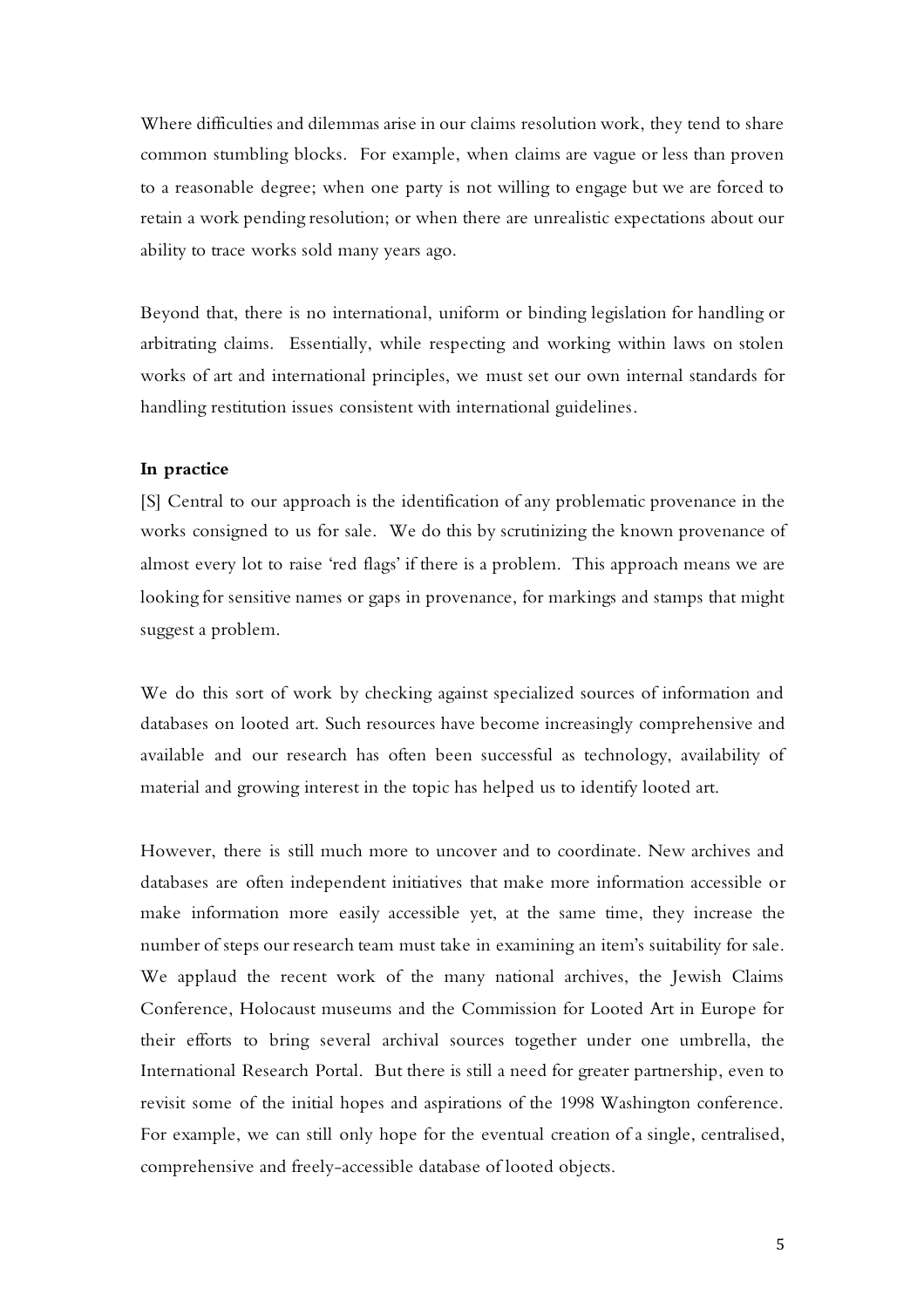Christie's is fortunate to have built up over the years good and open relationships with the claimant community which also helps in our research. We are pleased, for example, to work with the Goodman family, the heirs of collector Fritz and Louise Gutmann (who have continued the quest to recover the family collection) and also the heirs and legal and research team for Jacques Goudstikker's collection. From both we receive guidance on the status of any Goudstikker or Gutmann item that comes through our doors. We are likewise pleased that the Jaffe and Gentili di Guiseppe families, along with many others, are so ready to share their information with us.

### **Guidelines/Best practice**

[S] At Christie's we now follow our own guidelines – publicly available on our website -- which set out a framework making clear the expectations and responsibilities of all concerned. Christie's Guidelines are based on four overarching principles: fairness, practicality, consistency and transparency. In being even-handed towards both current holder and claimant, our aim is to assist in the development of a factual record and to bring about productive and open dialogue when an issue is identified and to help claimants and claim recipients to make better and more prompt decisions based on an accurate assessment of the historical circumstances that gave rise to any particular claim.

Under this process, when an issue is identified, we research further to see whether or not the object was spoliated and whether or not there is a potential claim to it. Or indeed, competing claims to it, which we have seen. Where there is significant cause for concern, we withdraw the object in question from sale, discuss the situation with the consignor and hold on to the work until there is a satisfactory solution or until the object is cleared. When we are satisfied that there is no claim or when an object is then offered for sale following its restitution, we strive to publish as full an account of its history as possible, often including newly uncovered information in our catalogues.

[S] In general, successful settlements often include a sale of the claimed object and a division of the proceeds or could also involve an object remaining with the current holder. Where the original owner is a private individual, a dialogue often results in restitution, some monetary compensation or the sale going forwards. Where the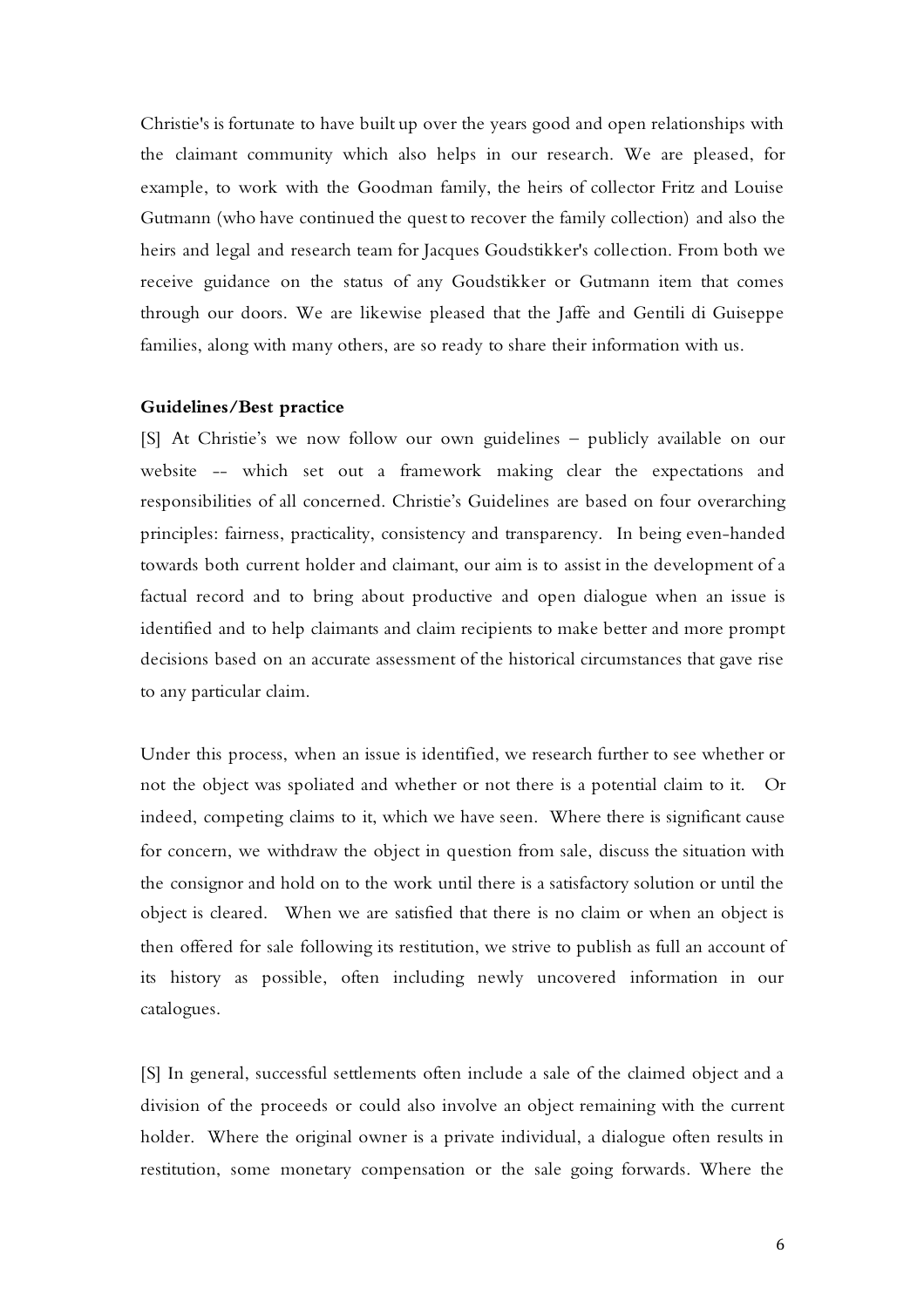original owner is a government or museum, a deal often results in the object being returned. Each case we handle must necessarily be judged on its own merits but we are influenced by the bigger picture of unprecedented loss during the Nazi-era and WWII, much of that loss being tied to racial and ethnic persecution.

## **Alsberg**

[S] This painting by Girolamo Rizzo da Santacroce, for example, came in to Christie's via our Milan office and from Italian consignors in 2006. We identified it as having been part of the estate sale of a Jewish lawyer, Max Alsberg, which took place in Berlin in 1934. The context to this sale was, in fact, much sadder than first glance suggested. Max Alsberg, who had been a prominent and successful lawyer who had the job he loved taken away from him following the Nazi's early 'cleansing' of Jews from the professions in Germany as early as 1933. Although he and his young family emigrated to Switzerland, as his daughter told us, he felt that without his profession, life was not worth living anymore. He committed suicide a few short months after going into exile. The family was then forced to sell their collection. However, our consignors – who had no idea of this early history – were sympathetic and responsive to the Alsberg family and a compromise led to a settlement. It is worth noting here that this painting was not extremely valuable – it sold for just over  $\text{\textsterling}23,000$  – but the settlement was hugely important to Max Alsberg's daughter. Credit also goes to the consignors (who were not wealthy art collectors at all but individuals selling one of the few items of value in their family's possession) in being open to hearing what the claimant had to say.

#### **Christie's Position**

[S] As a commercial organization, Christie's is different in our approach from museums, collectors and claimants. To illustrate:

We are the most visible part of the art market. The auction process brings unrestituted works of art to light giving original owners an opportunity to make a claim and allowing us to address the problem.

We are not the owners of contested works.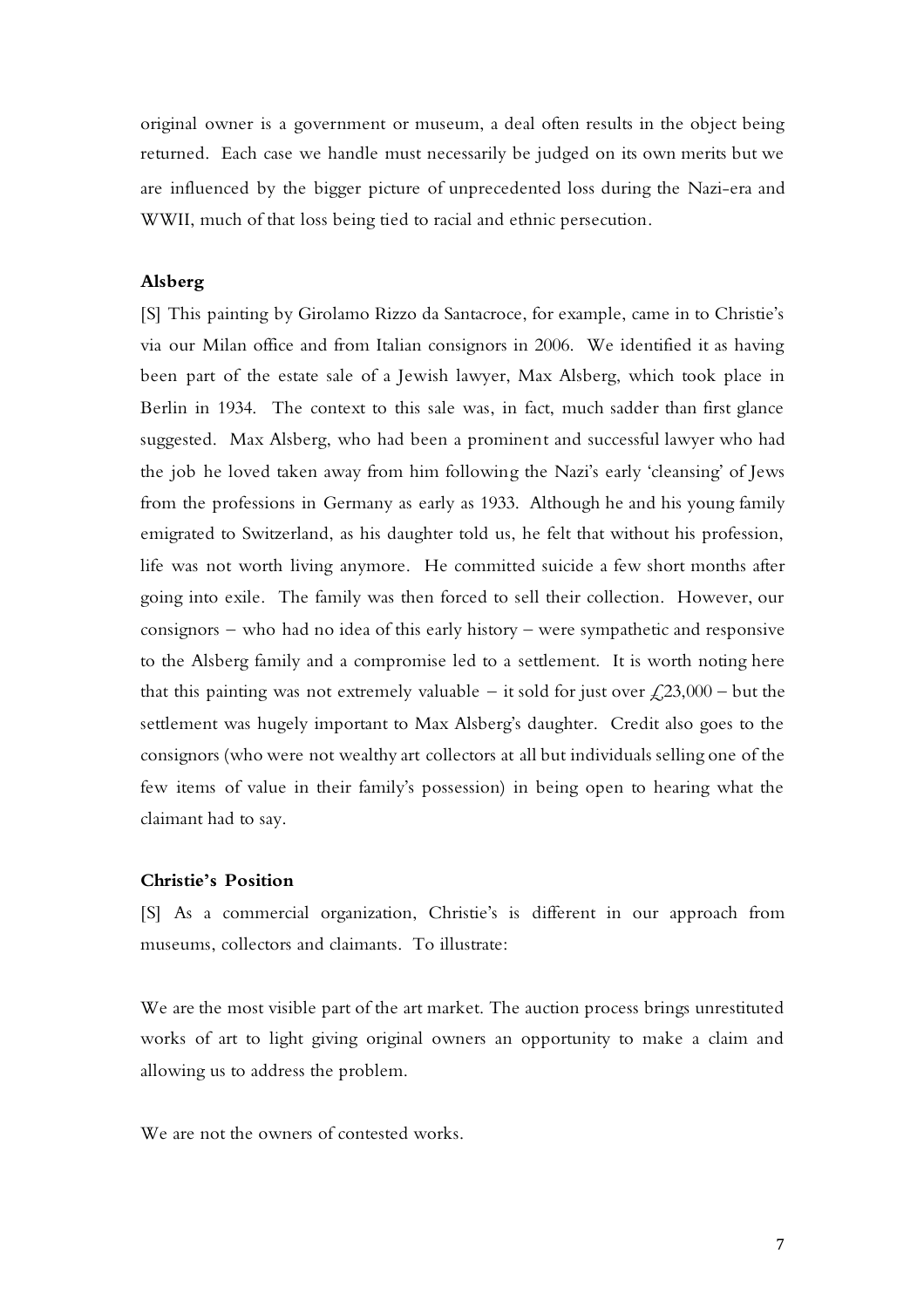We do not judge or adjudicate claims. Rather we seek to bring together the parties involved to find just and fair resolutions. Our role is as informed intermediary and guide, not as an advocate for one side or the other.

We can suggest ways of resolving claims pragmatically without the need for the parties to go to court.

While legal questions around jurisdiction and time limitations do feature in the claims we handle, they are not the sole criteria for resolving claims. We can assess and explore the cases presented, participating in an informed dialogue between claimant and current holder based on historical information, legal, ethical and moral foundations as well as commercial realities.

This also means that spoliation can be widely defined. The cases we handle deal not only with direct confiscation or forced sale, but also subtler indirect loss and flight assets. For example, we have helped identify works of art lost by the Dusseldorf dealer Max Stern. Stern was forced out of his profession by the Nazis, barred from trading because he was Jewish and compelled to sell paintings to liquidate his business, often at sums far below the true value. We have also explored issues concerning the involuntary sale of works by Jewish émigrés in countries outside the direct power of the Nazis. Many collectors, for example, fled to Switzerland, a frequent market for paintings sold to fund further flight or the start of new lives for exiles.

[S] Because of the diversity of our auction portfolio, we do not see only the highprofile contested works that might be on display in museums or loaned to exhibitions, but a very wide range of objects, many of modest financial value. We are just as involved in resolving claims for such moderate as well as high value artworks. These majolica dishes, for example, were recently returned through Christie's and the efforts of the Art Loss Register to the Gotha Kunstsammlungen. We have also been involved in the return of works to other museums in Germany and in Russia in recent years.

Christie's publishes catalogues – both in print and online - and circulates them widely. We try to be as clear as we can be about the objects we intend to auction and their provenance, meaning that if there is a claim, we are hopefully made aware of it in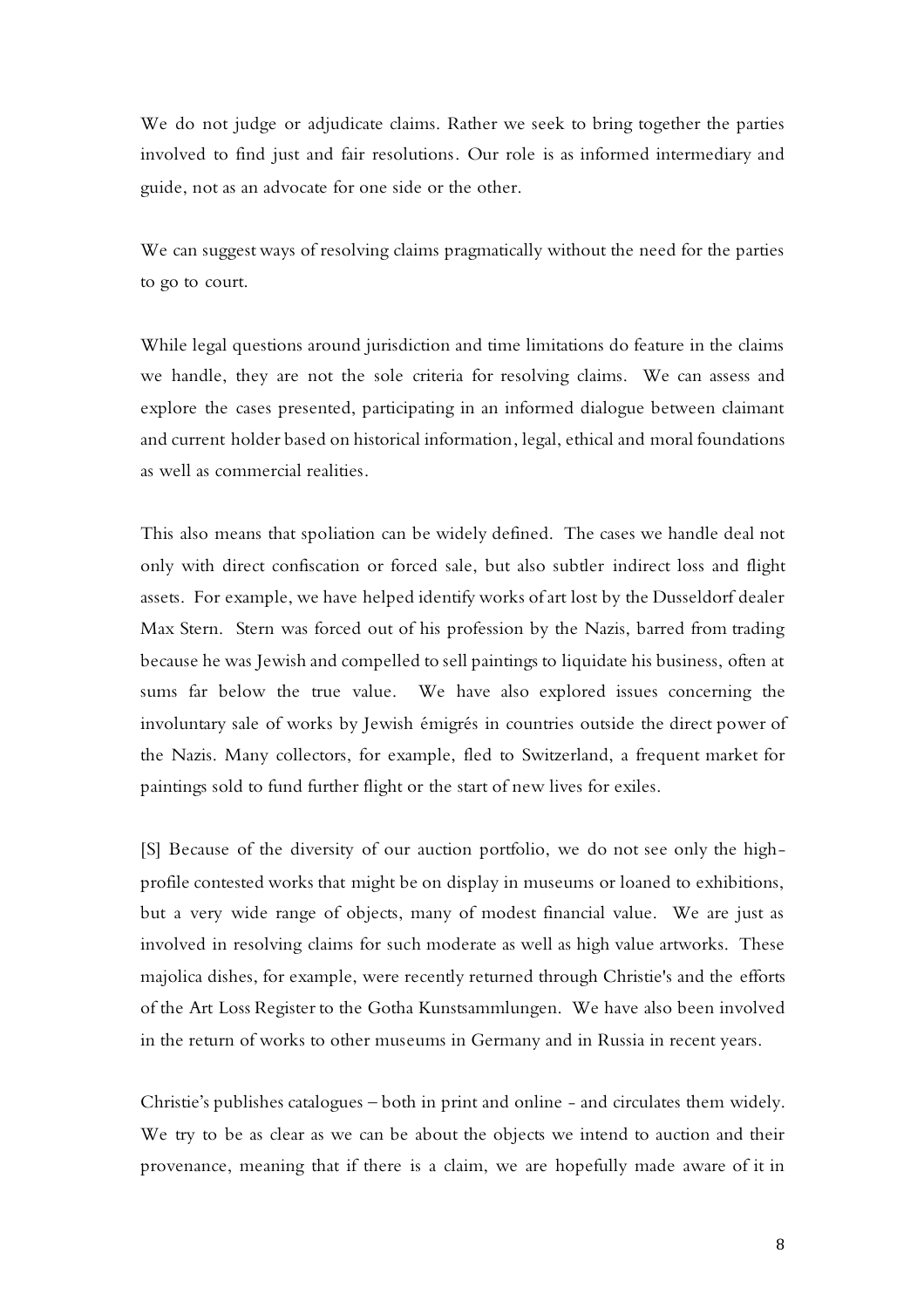good time to address and resolve it or to withdraw the work from sale.

We do not receive a fee for our restitution work from claimant, consignor or buyer. We might receive a commission or fee for a subsequent sale but never a fee for our work in bringing about a claim resolution.

Yes, we have a duty of confidentiality to our clients and will not disclose , identify details or other private information unless they agree. Many see our duty of confidentiality as a bar to pursuing claims. But conversely, it means that we can bring people together indirectly with Christie's as an intermediary when dialogue simply would not be possible otherwise.

We are also in a unique position to provide a valuable service to parties in need. From our experience, Christie's has developed a skilled and dedicated restitution and research team, and with access to a wider network of researchers and other advisory talent. Our day-to-day, hands-on approach to claim resolution means that we are involved in more claims at any one time than any probably any other entity. To put that in context, we have been involved – or are involved in – around sixty claims over the last 5 years.

#### **Gentili di Guiseppe**

[S] We count as a success those situations when mutual empathy and compromise play a large part. For example, this painting *Virgin and Child with Saint Francis and Saint Jerome* by Giovan Maria di Bartolomeo Bacci di Belforte, known as Rocco Zoppo. It was appraised by a colleague during a routine pre-consignment visit to a client's house. However, the visit was made less than routine when the specialist recognised it as having once been in the collection of Federico Gentili di Giuseppe.

Gentili, who was of Jewish descent, had been an Italian businessman and representative of the Italian Finance Ministry living in Paris. He had amassed a sizeable and impressive collection of Old Master Paintings and had been honoured with both the Legion d'Honneur and Gran Croce del Regnod'Italia. He died in April 1940, shortly before the fall of France. His sons fled France for the US and in their absence, the art collection was auctioned off by a court-appointed administrator. A number of the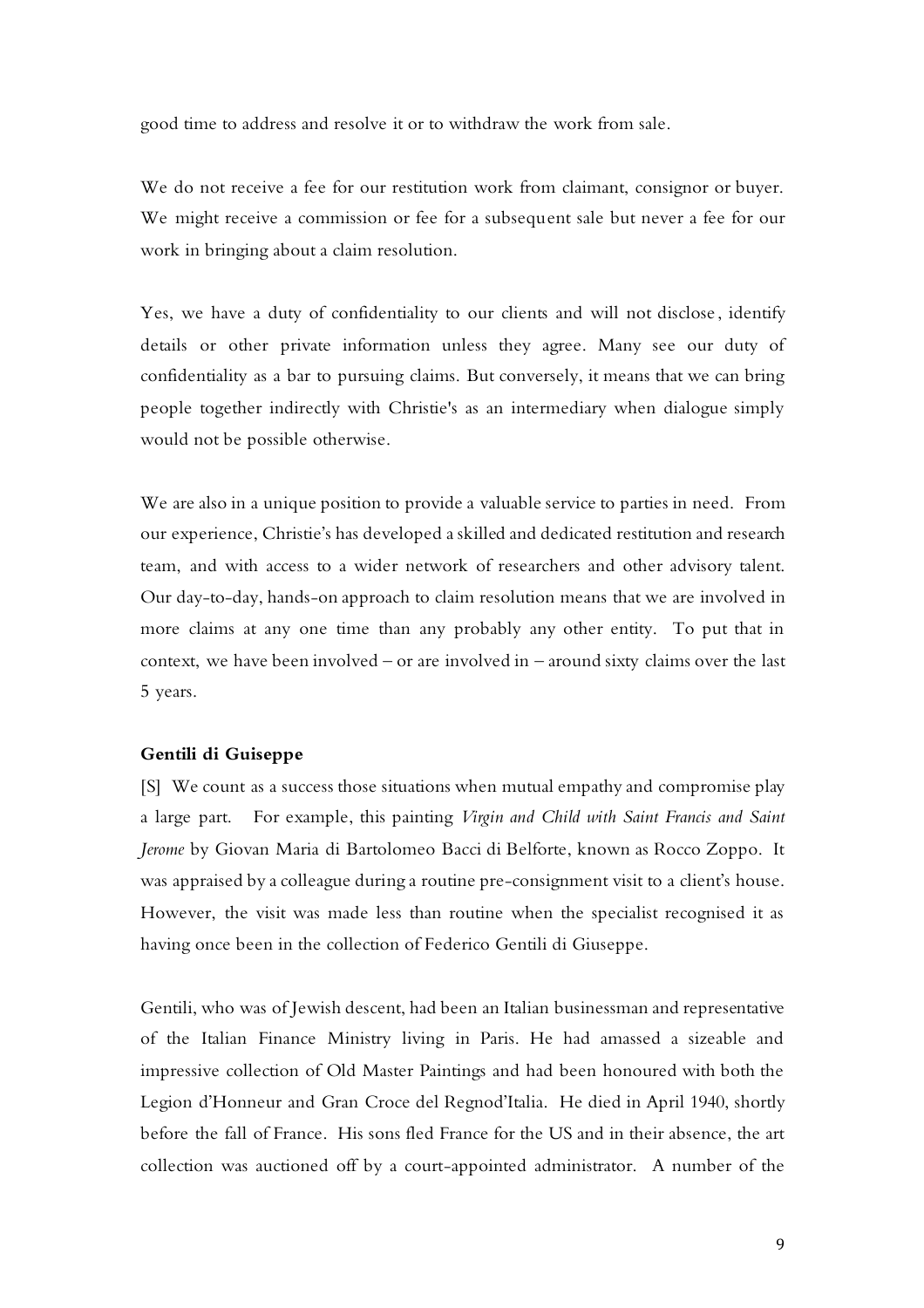Gentili works ended up in the collection of Herman Göring. And although the estate received the sale proceeds, the art collection was lost.

In 1999, after a lengthy legal battle, the French Court of Appeal finally overturned the validity of the 1941 sale, ruling that the sons had fled to escape persecution and had had no control over the auction. This court decision paved the way for the restitution of a number of paintings by the Louvre and also from other museums in Germany and the US. And the family continues in its work to locate and recover other lost paintings.

In the case of the Rocco Zoppo, we were able to move swiftly and explain the situation and background to the then-current holder. We were then able to act as a bridge between the consignor and the Gentili family and successfully concluded a settlement agreement. In fact, the painting has just been offered by Christie's in Paris, a few short weeks after its discovery.

### **Big Picture**

The flow of restitution continues and will continue to play a central role in the art market and at Christie's.

As part of the bigger picture, there may also be some crossover with other cultural property issues as the art-market increasingly recognises and is asked to respond to the strong cultural and symbolic resonance of objects lost in other ways. For those peoples who have been stripped or robbed of a heritage – through war, conflict, theft or a regime's policy – restitution offers an important touchstone.

The art-market's challenge is to respond sensitively and to act as a brake to the continued circulation of stolen art. It is in all our interests to do so and to engage – as we are doing today – in open conversation about how we can combine and cooperate most effectively. The question of how to deal with looted art lies not solely in the courtrooms but in the willingness of those in the art world to address these issues forthrightly.

## Primo Levi said: